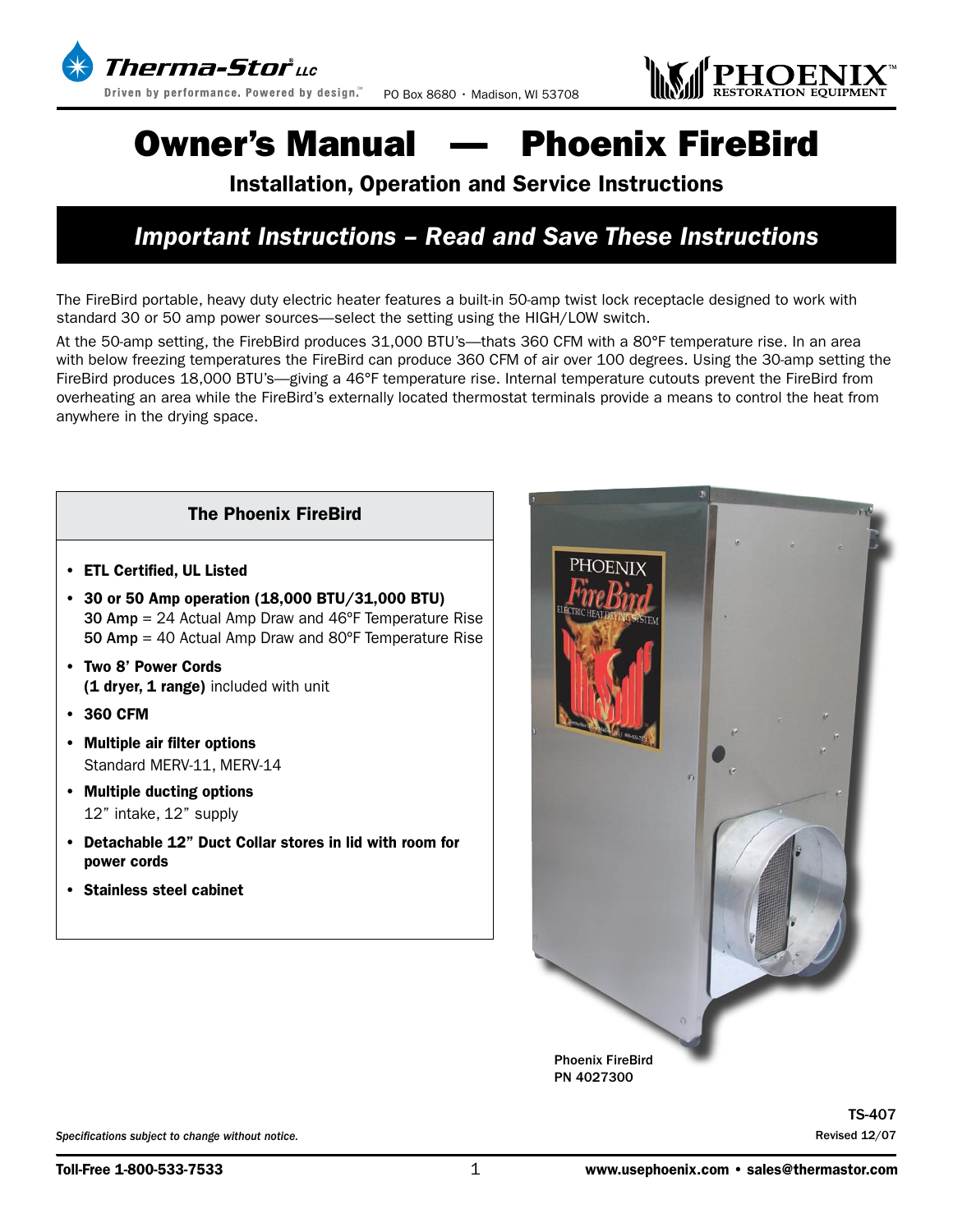### Table of Contents

| $\mathbf{1}$ . |                                    |  |  |  |
|----------------|------------------------------------|--|--|--|
| 2.             |                                    |  |  |  |
|                |                                    |  |  |  |
|                |                                    |  |  |  |
|                |                                    |  |  |  |
|                |                                    |  |  |  |
|                |                                    |  |  |  |
|                | 2.6 Remote Thermostat Connection 3 |  |  |  |
| 3.             |                                    |  |  |  |
|                |                                    |  |  |  |
| 4.             |                                    |  |  |  |
|                |                                    |  |  |  |
|                |                                    |  |  |  |
| 5.             |                                    |  |  |  |
| 6.             |                                    |  |  |  |
| 7.             |                                    |  |  |  |
| 8.             |                                    |  |  |  |
|                |                                    |  |  |  |
|                |                                    |  |  |  |
|                |                                    |  |  |  |

Dealer's Name

*Read the operation and maintenance instructions carefully before using this unit. Proper adherence to these instructions is essential to obtain maximum benefit from your Phoenix FireBird.*

# **WARNING**

- Unit Intended for INDOOR USE ONLY; DO NOT USE OUT-DOORS
- Device is HOT when in use. To prevent burns, avoid skin contact with hot surfaces.
- Use handle when moving device
- Maintain 36" minimum clearance between device outlet and any combustible materials such as furniture, pillows, bedding, papers, clothes and curtains. Keep such items away from sides and rear of device.
- Extreme caution is necessary when device is used by or near children or invalids and whenever device is left operating unattended.
- Always unplug unit when not in use
- DO NOT OPERATE with damaged cord, plug, or after unit malfunctions, has been dropped or damaged in any manner. Return to authorized service facility for adjustment or repair.
- Device not intended for use directly in an area where it may fall into a bathtub or other water container.
- DO NOT run cord under carpeting or other floor covering. Arrange cord away from traffic area and where it will not be tripped over.
- To disconnect device, turn controls off, then remove plug from outlet.
- Connect ONLY to properly grounded outlets.
- DO NOT insert or allow foreign objects to enter any ventilation or exhaust openings as this may cause an ELECTRIC SHOCK or FIRE, or damage the heater.
- To prevent a possible fire, do not block air intakes or exhaust in any manner. Do not use on soft surfaces, like a bed, where openings may become blocked.
- Device has hot and arcing or sparking parts inside. Do not use in areas where gasoline, paint, or flammable liquids are used or stored.
- Use device only as described in this manual. Any other use not recommended by the manufacturer may cause fire, electric shock, or injury to persons.
- Avoid use of an extension cord because the extension cord may overheat and cause a risk of fire. However, if you have to use an extension cord, the cord shall be No. 6 AWG minimum size and rated not less than 9600 Watts.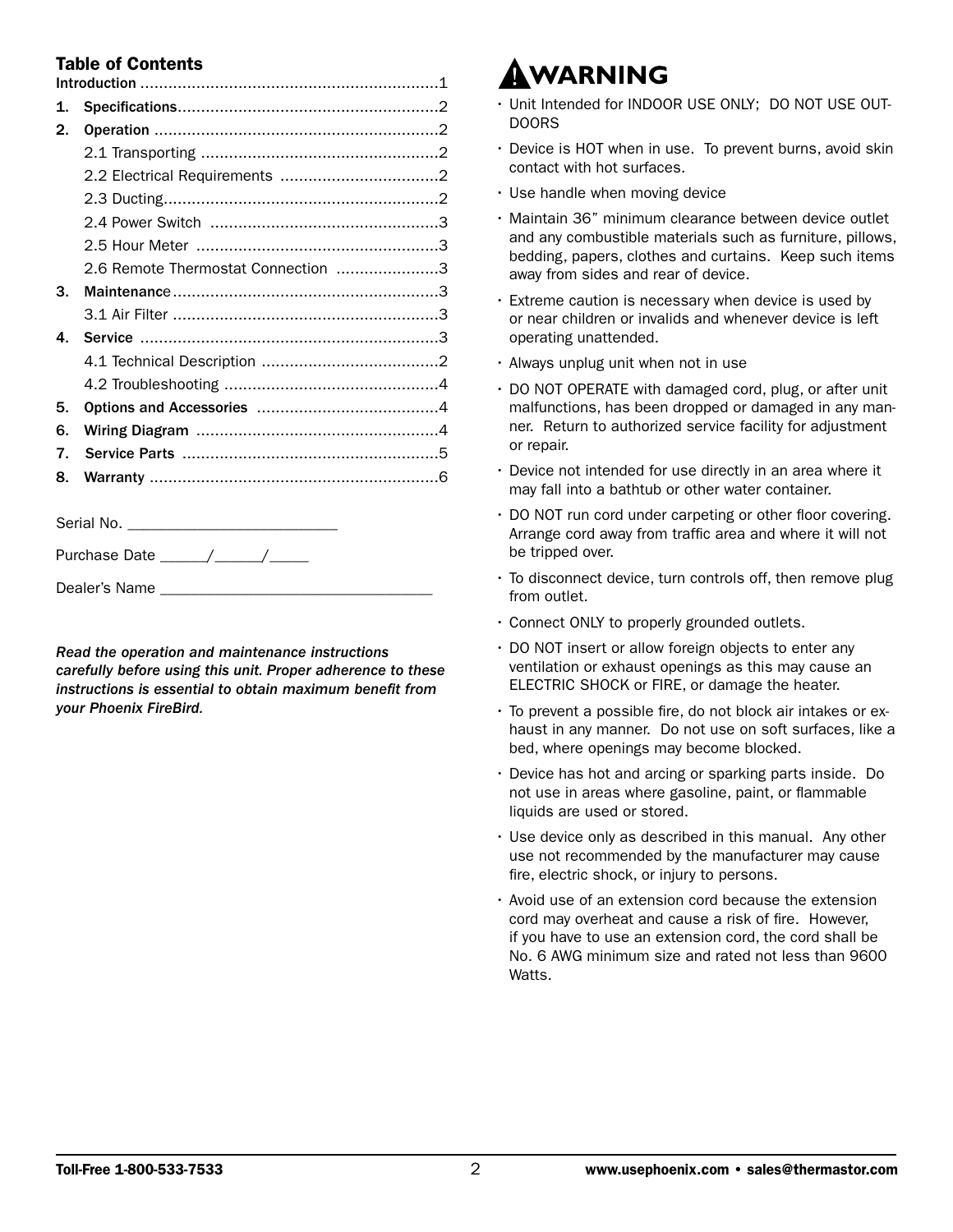### 1 Specifications

| Part No.       | 4027300                                                                                                                                                                              |
|----------------|--------------------------------------------------------------------------------------------------------------------------------------------------------------------------------------|
| Power          | User selectable 30/50 A operation<br>220/240 VAC<br>60 Hz, 1 Phase<br>30 Amp = $46^{\circ}$ F temperature rise; 18,000 BTUs<br>50 Amp = $80^{\circ}$ F temperature rise; 31,000 BTUs |
| <b>Blower</b>  | 360 CFM                                                                                                                                                                              |
| <b>Filters</b> | Pleated Media MFRV-11                                                                                                                                                                |
|                | <b>Duct Options</b> Intake - 12" Flex-Duct<br>Supply $-12$ " Flex-Duct                                                                                                               |
| Warranty       | Five years;<br>1st year 100% of Parts and Labor                                                                                                                                      |

#### **Dimensions**

|        | <b>Machine</b> | <b>Shipping</b> |
|--------|----------------|-----------------|
| Width  | 20.25"         | 27.5"           |
| Height | 40"            | 45.25"          |
| Depth  | 21.4"          | 25.5"           |
| Weight | 90 lb          | $115$ lb        |

### 2 Operation

### 2.1 Transporting

The Phoenix FireBird must always be upright when transported by vehicle. It may be tipped onto its handle and back for loading and moving by hand. The Phoenix FireBird features a high-impact plastic skid plate which protects the unit while navigating obstacles such as curbs, stairways, and while loading into vehicles.

#### 2.2 Electrical Requirements

The Phoenix FireBird requires 220/240VAC. The FireBird outlet is 240VAC with ground. When properly installed, it provides a ground connection through the cord to the heater to protect the operator from electric shock. The Phoenix FireBird comes equipped with two 8' long cords for connection to grounded residential range and dryer receptacles. An accessory extension cord is also available (see Accessories).

### 2.3 Ducting

The Phoenix FireBird can be ducted at the inlet, the outlet or both using the included round outlet adapter. The FireBird lid and outlet adapter are designed to accommodate 12" flexible duct. When selecting flexible ducting keep in mind anticipated outlet temperatures. Air temperature increase is typically 50 to 80 degrees F for low and high power settings respectively. Adding ducting decreases airflow which can increase outlet temperatures by up to 20 additional degrees F.

Install the 12" duct adapter by lining up the notch of the adapter with the rivet on the cabinet, then push in the directions shown to engage fasteners.



### 2.4 Power Switch

Master POWER Switch: The master power switch located on the back of the FireBird can be used to turn the unit ON, OFF, or set the unit to be controlled by an external thermostat.

When set to ON, the FireBird will energize the blower relay and heater elements(s) continuously. In this mode, the heaters are thermostatically limited to 140 degree F incoming air temperature with an automatic switch.

When set to THERMOSTAT, the blower and heater will run when the thermostat terminals (located under the lid) are connected by a switch, remote thermostat, timer, etc.

HIGH/LOW POWER Switch: This switch selects either high or low power operation. If this switch is set to HIGH POWER operation, the FireBird MUST be connected to a minimum 50 Amp source.

### 2.5 Hour Meter

The digital hour meter measures the cumulative time that the unit is turned on to tenths of an hour. It stores and displays the total when the unit is unplugged. It resets to zero after 99,999.9 hours of operation.

### 2.6 Remote Thermostat Connection

To connect a remote thermostat, switch, or timer control, first locate the thermostat terminals under the lid of the FireBird. There are 2 spring loaded terminals for connecting thermostat wiring. Any dry-contact switch, thermostat, or other type of control that connects the terminals together will cause the heater to run. The thermostat circuit is low voltage (24VAC). DO NOT CONNECT POWER TO THE THERMOSTAT TERMINALS.

Always press terminal levers to release spring pressure before disconnecting thermostat wiring. Failure to do so will lead to excessive wear on spring loaded terminal connector.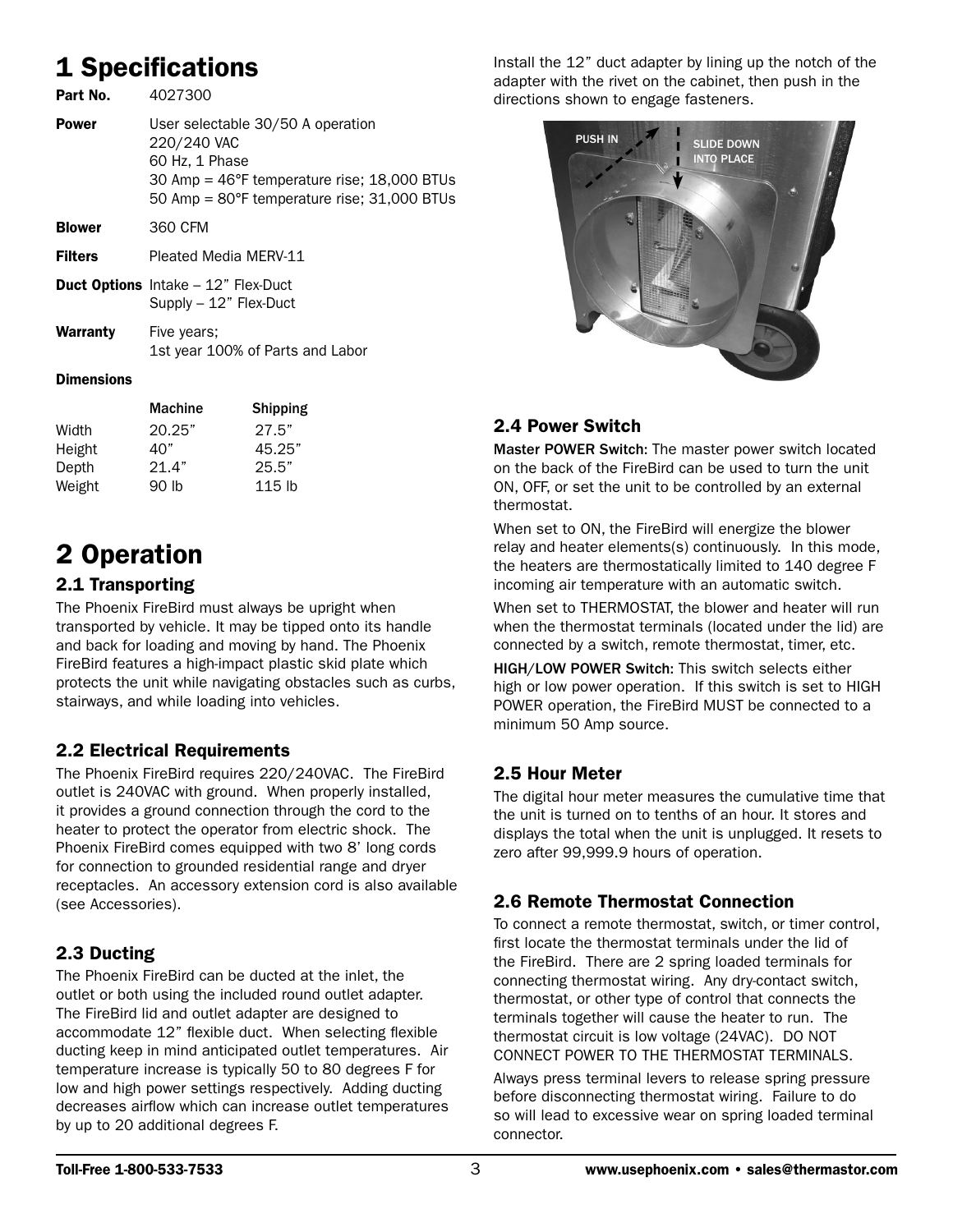## 3 Maintenance

### 3.1 Air Filter

The Phoenix FireBird is equipped with a pleated fabric air filter that must be checked regularly. The standard filter is a MERV-11 high efficiency filter. Operating the FireBird with a dirty or obstructed filter will reduce airflow eventually causing the heating element to shut off. Installing a clean filter or removing the obstruction to restore airflow will allow the heating element to operate again.

The filter can generally be vacuumed clean several times before needing replacement. Replacement filters can be ordered from the factory or purchased locally if available.

# WARNING

*WARNING: DO NOT operate the unit without the filter or with a less effective filter as the heating coils inside the unit could become clogged and require disassembly to clean.*

### 4 Service

# AWARNING

*WARNING: Servicing the Phoenix FireBird with its high voltage circuitry presents a health hazard which could result in death, serious bodily injury, and/or property damage. Only qualified service people should service this unit.*

*Do not operate the unit without the front panel in place. High voltage is present, heater burnout may result.*

### 4.1 Technical Description

The Phoenix FireBird uses a two stage wound nichrome heating element to provide two heat settings depending on application requirements or available power. One element provides low power operation and both elements together provide high power operation. The heating elements and the blower are operated by a 24VAC control circuit and a number of relays and contactors. For safety, there is an air pressure switch that will shut the heating elements off or prevent the heating elements from coming on if airflow is restricted at either the inlet or the outlet. An additional safety switch limits the incoming air temperature to 140°F. This switch shuts off the heating elements and automatically resets when the temperature falls to 100°F.

### 4.2 Troubleshooting

*NOTE: High Power setting requires an external 50A circuit. Connecting to a 30A circuit with unit set to High Power will result in an external circuit breaker trip.*

#### Blower not running

- 1. Unit unplugged, no power to outlet
- 2. Power switch not working or set to "THERMOSTAT" and no thermostat connected, or thermostat not calling for heat
- 3. Blower Relay not operating
- 4. Wiring fault inside device
- 5. Defective blower or blower capacitor

#### Blower running but no heat

- 1. Airflow restricted at inlet or outlet
- 2. High temperature limit reached (140°F)
- 3. Heating contactor(s) not operating
- 4. Wiring fault inside device
- 5. Defective heating element, pressure switch, or temperature limit switch

### 5 Options and Accessories

|         | 4024750 12" x 25' Intake Flex Duct                                                                                                          |
|---------|---------------------------------------------------------------------------------------------------------------------------------------------|
| 4024969 | 16" x 20" x 2" Pleated Media MFRV-8                                                                                                         |
| 4021475 | 16" x 20" x 2" Standard Pleated Media MERV-11                                                                                               |
| 4022164 | 16" x 20" x 2" Optional Pleated Media MERV-14                                                                                               |
|         | 4027326 25' Cord Kit                                                                                                                        |
|         | 4027327 Thermostat Kit                                                                                                                      |
|         | $\mathbf{11}$ $\mathbf{12}$ $\mathbf{13}$ $\mathbf{14}$ $\mathbf{11}$ $\mathbf{11}$ $\mathbf{12}$ $\mathbf{13}$ $\mathbf{14}$ $\mathbf{15}$ |

4024440 Kestrel 3000 Multi-Meter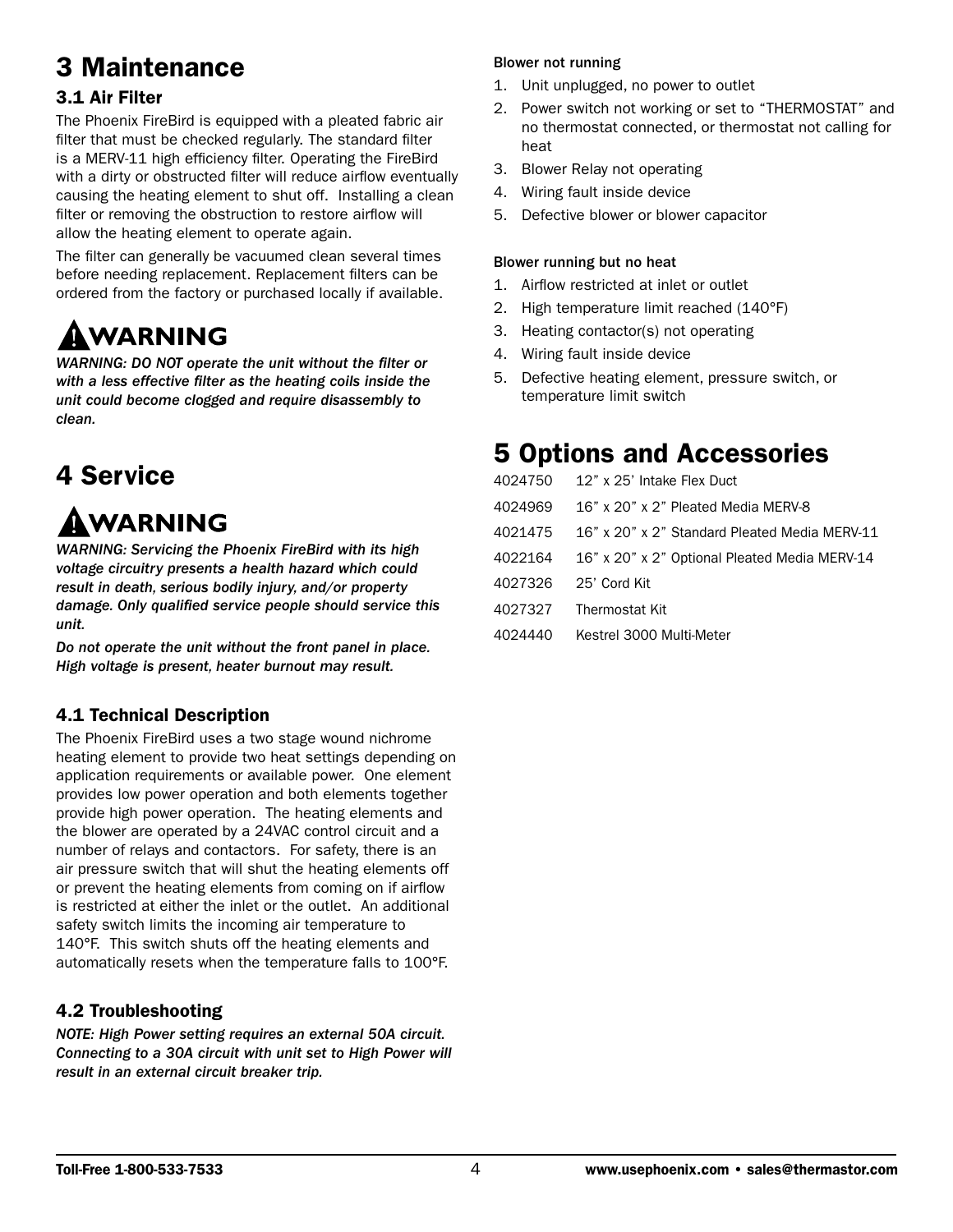### 6 Wiring Diagram

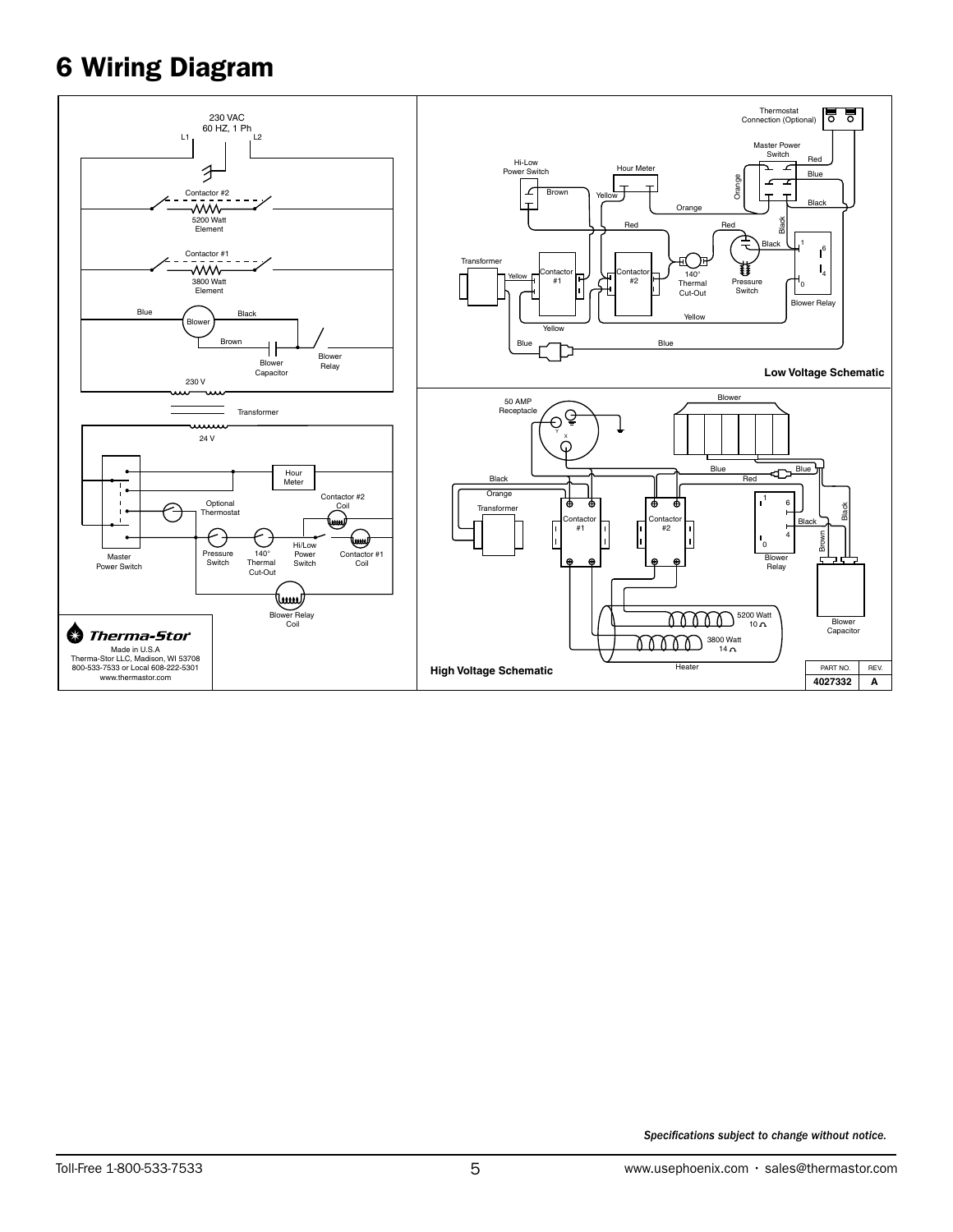## 7 Service Parts

| <b>Description</b>     | Qty | Part No. |
|------------------------|-----|----------|
| <b>Blower</b>          | 1   | 4027304  |
| Transformer            | 1   | 4027307  |
| Contactor              | 2   | 4027306  |
| <b>Thermal Switch</b>  | 1   | 4026898  |
| Pressure Switch        | 1   | 4027305  |
| <b>Blower Relay</b>    | 1   | 4022484  |
| 5mf Capacitor          | 1   | 4027315  |
| <b>Heating Element</b> | 1   | 4027317  |
| Flanged 50A Inlet      | 1   | 4027308  |
| Master Power Switch    | 1   | 4027310  |
| Hour Meter             | 1   | 4021597  |
| High/Low Power Switch  | 1   | 4027314  |
| Skidplate              | 1   | 4025691  |
| Wheel                  | 2   | 4025676  |
| Foot                   | 2   | 4024073  |
|                        |     |          |